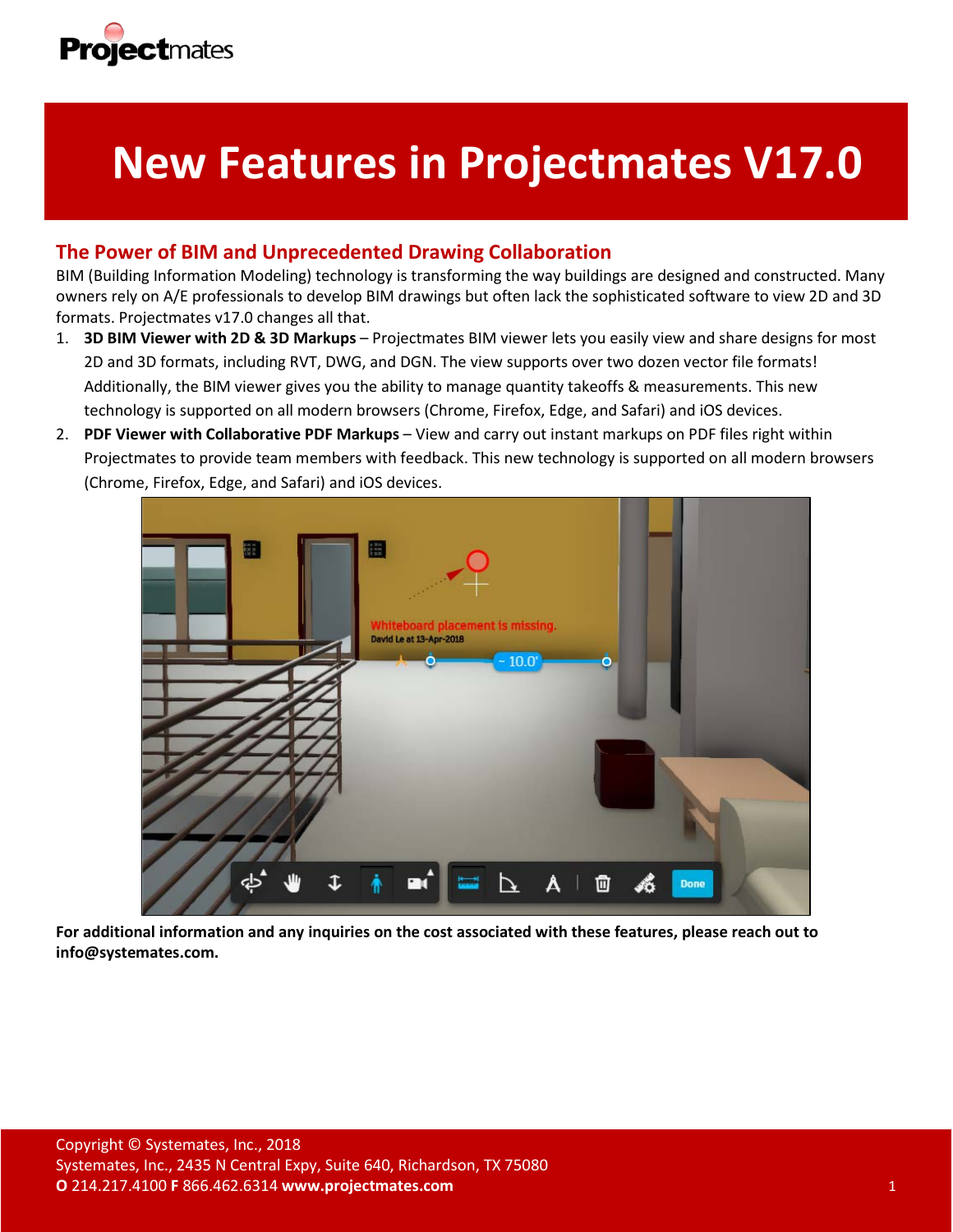

## **Improved Reporting**

1. **New Site-wide Ad-Hoc Reports** – Financial reporting at the program level has never been so powerful and flexible. Four brand new ad-hoc reports have been added that let you report at the line item level inside contracts, PCOs, change orders, purchase orders, and invoices. On top of that, a budget summary report gives you rollup data at the project level. And the best news? It's as easy as drag and drop to create these reports.

| View Report: Contract Line Item Report                |                                                      |                                    |                     |  |  |  |  |
|-------------------------------------------------------|------------------------------------------------------|------------------------------------|---------------------|--|--|--|--|
| <b>O</b> Actions  ▼<br>Total Rows: 38 Loaded Rows: 38 | Enter your search criteria                           | <b>Search</b>                      |                     |  |  |  |  |
| Category $\blacktriangleright$                        | Line Item # $1 -$                                    | Line Item Description -            | Line Item Total 1 - |  |  |  |  |
| Description: Architecture Services (1 Records)        |                                                      |                                    |                     |  |  |  |  |
|                                                       | Project Name: Super-Buy New Store #2330 (4 Records)  |                                    |                     |  |  |  |  |
| 2.0 Design                                            | 001                                                  | <b>Architectural Drawings</b>      | \$50,000.00         |  |  |  |  |
| 2.0 Design                                            | 002                                                  | <b>Architectural Fees</b>          | \$34,000.00         |  |  |  |  |
| 2.0 Design                                            | 003                                                  | Mechanical and Electrical Fee      | \$20,000.00         |  |  |  |  |
| 2.0 Design                                            | 004                                                  | <b>Site Visits</b>                 | \$33,000.00         |  |  |  |  |
| Description: GC Contract (1 Records)                  |                                                      |                                    |                     |  |  |  |  |
|                                                       | Project Name: Super-Buy New Store #2330 (34 Records) |                                    |                     |  |  |  |  |
| 3.0 Construction                                      | 001                                                  | <b>Building Permits</b>            | \$1,350.00          |  |  |  |  |
| 3.0 Construction                                      | 002                                                  | <b>Final Cleaning</b>              | \$9,200.00          |  |  |  |  |
| 3.0 Construction                                      | 003                                                  | <b>General Conditions</b>          | \$166,500.00        |  |  |  |  |
| 3.0 Construction                                      | 004                                                  | <b>Temporary Utility Allowance</b> | \$1,500.00          |  |  |  |  |
|                                                       |                                                      |                                    |                     |  |  |  |  |

2. **Next Generation Project-based Mini Reports** – Dashboard charts and graphs provide Key Performance Indicators when it comes to looking at schedules, budgets, contracts, RFI, and other statuses within a given project. The Projectmates team has completely overhauled the mini-reports that display inside a project to be faster, sleeker, and easier to read. These mini reports provide more transparency into your project's performance.



#### **3. Other Noteworthy Changes**

- a. Pre-Built Reports have a simplified schedule delivery tool that mimics that used in the Ad-Hoc Reports.
- b. When a user is inactivated, Site Admins can now delete any ad-hoc reports or folders created by that user.
- c. Budget Line Item Detail report now has Start and End Date fields.

### Copyright © Systemates, Inc., 2018

Systemates, Inc., 2435 N Central Expy, Suite 640, Richardson, TX 75080 **O** 214.217.4100 **F** 866.462.6314 **www.projectmates.com** 2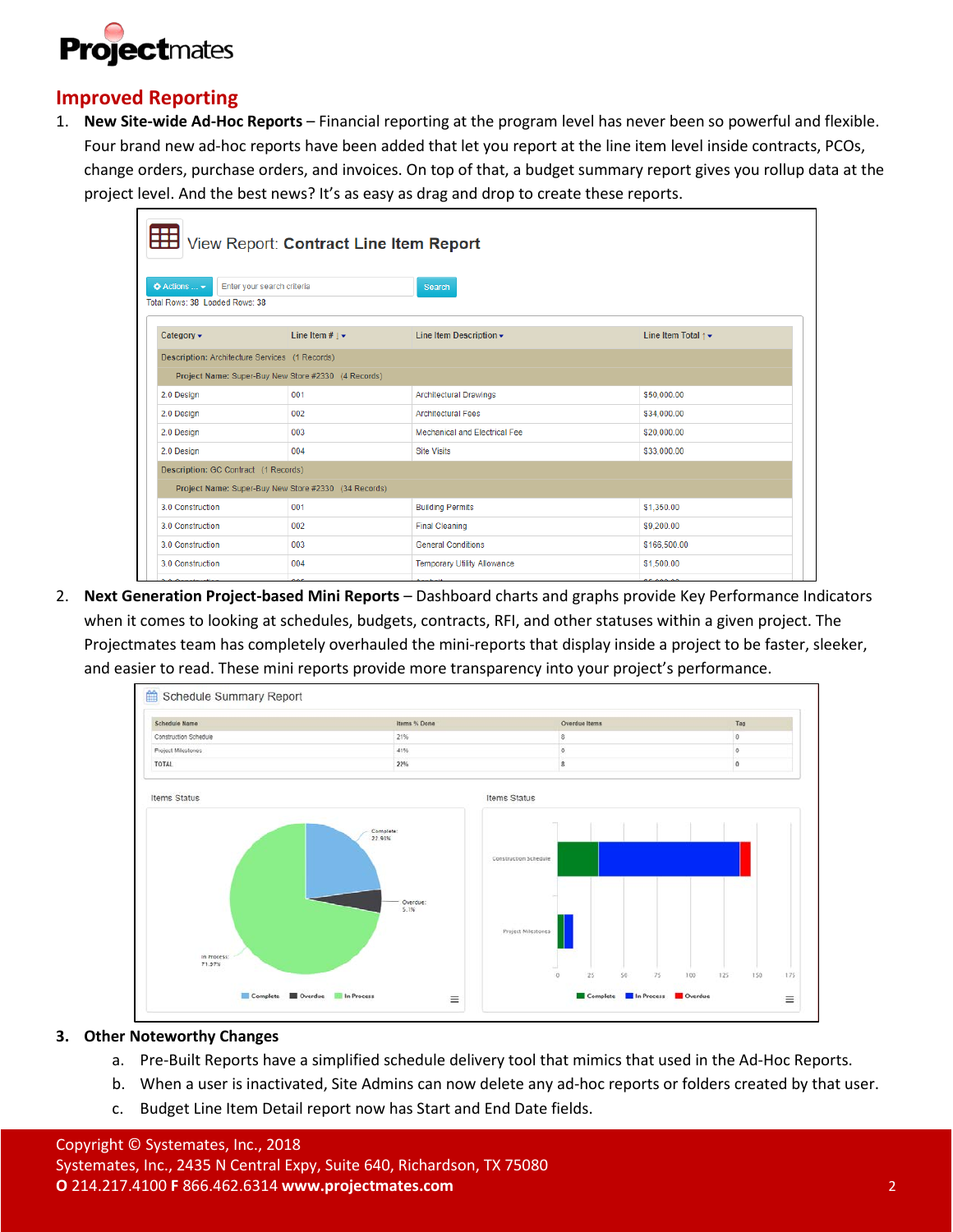

## **Instant Integration**

Projectmates Instant Integration allows your company to bridge the gap between Projectmates and your internal ERP systems in record-breaking time and for a fraction of the cost of custom integrations. Integration automates manual processes, saves money through efficiency, and brings organizational excellence by cutting down on data entry errors. From a technical perspective, an **integration is defined as an automated data exchange between Projectmates and one of your internal systems processing on a predetermined interval.** An integration can be a one- or two-way data exchange. The internal system could be your AP system, CRM, or other data repositories you utilize in your organization. In Projectmates v16.0, we introduced Instant Integration for the Invoice module and Company Profiles with a commitment to add more integration types in the future. Projectmates v17.0 delivers on that commitment with these improvements to Instant Integration.

1. **Budget Instant Integration** – This is a brand-new integration point allowing you to integrate labor costs, journal entries, and other project costs that may not be tracked directly in Projectmates. Budget data across multiple projects can be integrated from you to Projectmates through manual upload, sFTP, or file sharing services Box and Dropbox.

| ∎<ি Manage Instant Integration |                                      |                     |                            |               |                     |  |  |
|--------------------------------|--------------------------------------|---------------------|----------------------------|---------------|---------------------|--|--|
|                                |                                      |                     |                            |               |                     |  |  |
| Action                         | <b>Name</b>                          |                     | <b>Last Processed Date</b> | <b>Status</b> | <b>History</b>      |  |  |
| ุส⊞                            | Budget Update (you to Projectmates)  | Download Template   | 23-Mar-2018                | Active        | <b>View History</b> |  |  |
| ุส⊯                            | Company Update (you to Projectmates) | Download Template   |                            | Active        | <b>View History</b> |  |  |
| ุส⊯                            | Invoice (Projectmates to you)        | <b>Edit Columns</b> | 03-Apr-2018                | Active        | <b>View History</b> |  |  |
| ุ 1 68                         | Invoice Update (you to Projectmates) | Download Template   |                            | Not active    | <b>View History</b> |  |  |

2. **Invoice Integration Enhancement** – Over 80% of Projectmates integrations are done to automate invoice payments. Extract invoice data out of Projectmates to upload into your AP system. Version 17 gives you more control when field mapping the extraction file for import into your AP software by allowing you to set default values for field data. For example, if "Business Unit" value should always be "PMatesRocks," you can hardcode that value for a "blank field' or set it as a default value for any of the other invoice fields.

| Add/Remove Columns: Invoice                                                |                                                               |                              |                                 |                       |                     |                                                                                                                            |                   |                          |
|----------------------------------------------------------------------------|---------------------------------------------------------------|------------------------------|---------------------------------|-----------------------|---------------------|----------------------------------------------------------------------------------------------------------------------------|-------------------|--------------------------|
| <b>Actions</b><br>$\triangle$ Back<br><b>Save</b><br><b>Source Columns</b> | <b>T</b> Add Filter<br>Filter Logic: 1 & Edit                 | <b>x</b> Remove              |                                 |                       |                     | Invoice integration has already applied filter by Approval Status equals to 'Approved' and Payment Status equals to 'N/A'. |                   |                          |
| Invoice                                                                    | 1. Project Name contains '_arcade' Z' Edit<br><b>x</b> Remove |                              |                                 |                       |                     |                                                                                                                            |                   |                          |
| # Invoice Id<br>a Description<br>a Number<br>a Category<br>T Created Date  | <b>Invoice Id</b>                                             | Number                       | <b>Payment To Vendor Number</b> | <b>Project Name</b>   | <b>Created Date</b> | <b>Total Invoice Amount</b>                                                                                                | <b>Amount Due</b> | <b>Invoices</b> D        |
| T Updated Date<br># Total Contract Amount                                  |                                                               |                              |                                 |                       |                     |                                                                                                                            |                   |                          |
| # Total Invoice Amount                                                     | <b>Invoice Id</b>                                             | $\blacktriangleright$ Number | • Payment To Vendor Number      |                       |                     | $\blacktriangleright$ Project Name                                                                                         | Created Date      | $\overline{\phantom{a}}$ |
| # Previous Invoices Total<br># Amount Due                                  | 1785                                                          | 021                          | V001                            | <b>Required Field</b> |                     | (Arcade)                                                                                                                   | 10-Nov-2017       |                          |
| T Pay Period Start Date                                                    | 1786                                                          | 022                          |                                 |                       |                     | (Arcade)                                                                                                                   | 10-Nov-2017       |                          |
| T Pay Period End Date<br>T Invoices Date                                   | 1787                                                          | 023                          |                                 | Remove Column         |                     | (Arcade)                                                                                                                   | 10-Nov-2017       |                          |

**For additional information and any inquiries on the cost associated with setting up Instant Integration, please reach out to info@systemates.com.**